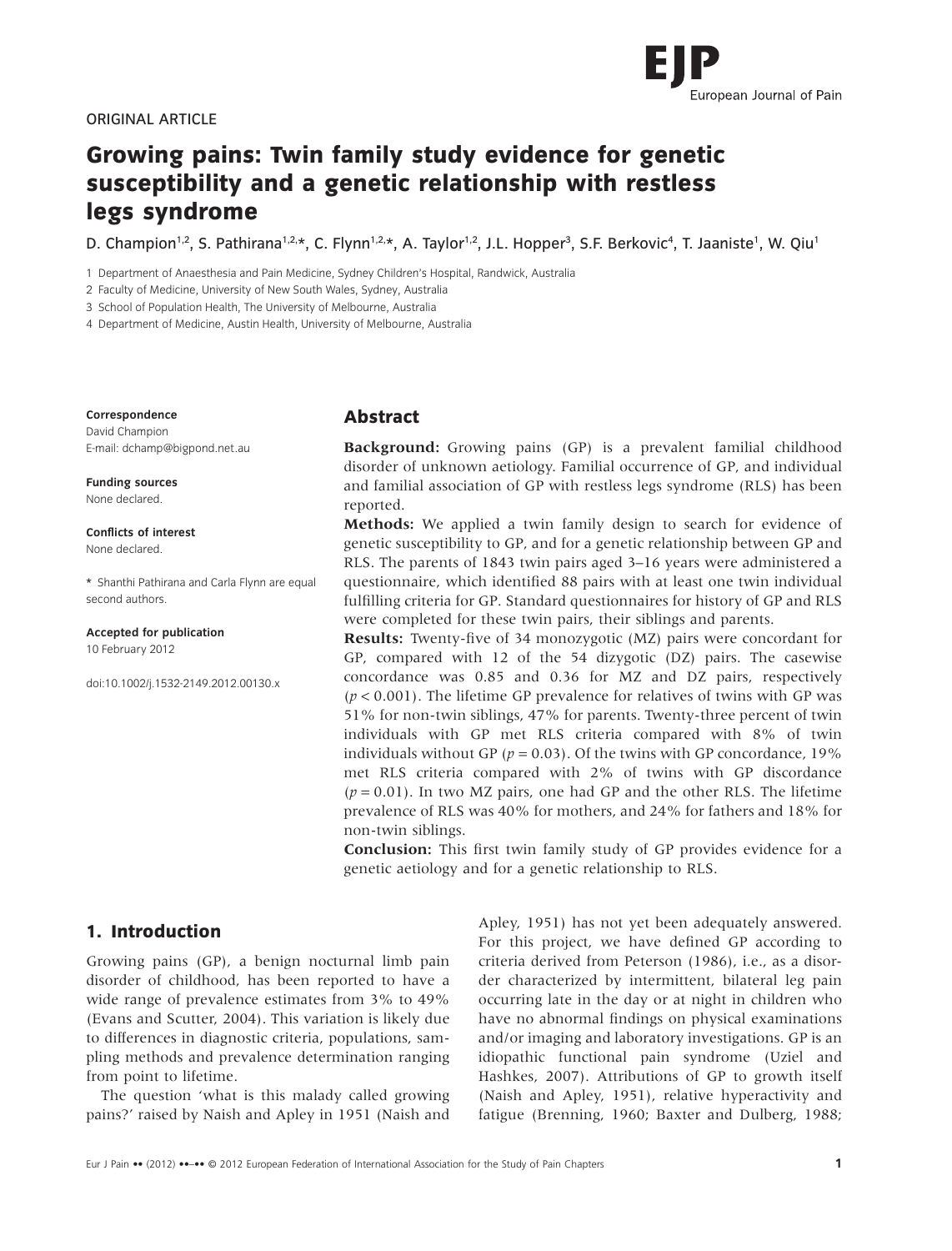#### **What's already known about this topic?**

- Growing pains is known to be familial.
- It has also been associated with restless legs syndrome in individuals who have or have had growing pains and their parents.

#### **What does this study add?**

• Applying the twin family design has determined a probability that growing pains is not just familial, but is probably genetically influenced and associated with restless legs syndrome.

Friedland et al., 2005; Evans et al., 2006), anatomical/ biomechanical factors (Hawksley, 1939; Evans, 2003) and psychogenic factors (Oberklaid et al., 1997; Paulus et al., 2007) have not been substantiated.

We are unaware of any published clinical genetic studies of GP. In an unpublished community survey of children with GP, we found that 69% of the children had a family history of GP, and that two- and threegenerational histories of GP were not uncommon. Frequent family history of GP has been reported by many authors including Brenning (1960), Evans and Scutter (2004) and Pavone et al. (2011). There have also been reports of within-individual and within-family relationships between GP and restless legs syndrome (RLS; Brenning, 1960; Apley, 1976; Bassetti et al., 2001; Walters, 2002; Rajaram et al., 2004; Picchietti and

Stevens, 2008; Turkdogan et al., 2011). To our knowledge, there are no publications on twin studies of GP.

The current study involved a twin family design. Under the assumptions of the classic twin model, that monozygotic (MZ) and dizygotic (DZ) twin pairs share to the same extent the non-genetic factors relevant to the trait of interest, we aimed to test the hypothesis that there is a genetic susceptibility to GP. We then tested if the concordance was similar for different types of first-degree relatives (DZ twins, siblings and parents), as would be predicted if a genetic susceptibility explained familial associations. We also sought to determine if there was evidence that this genetic susceptibility to GP was also related to susceptibility to RLS by studying the familial relationships between these traits.

# **2. Methods**

## **2.1 Recruitment**

A total of 1843 unselected families with twins aged 3–16 years were approached through the Australian Twin Registry (ATR). As portrayed in Fig. 1, the ATR applied the survey inclusion criteria to the Twin Registry database, and made a random selection of twin families who had not been approached in the previous 6 months. The parents were mailed a screening questionnaire that asked 'Have one or both of your twins ever experienced limb pains, especially in the legs and



**Figure 1** Subject recruitment process.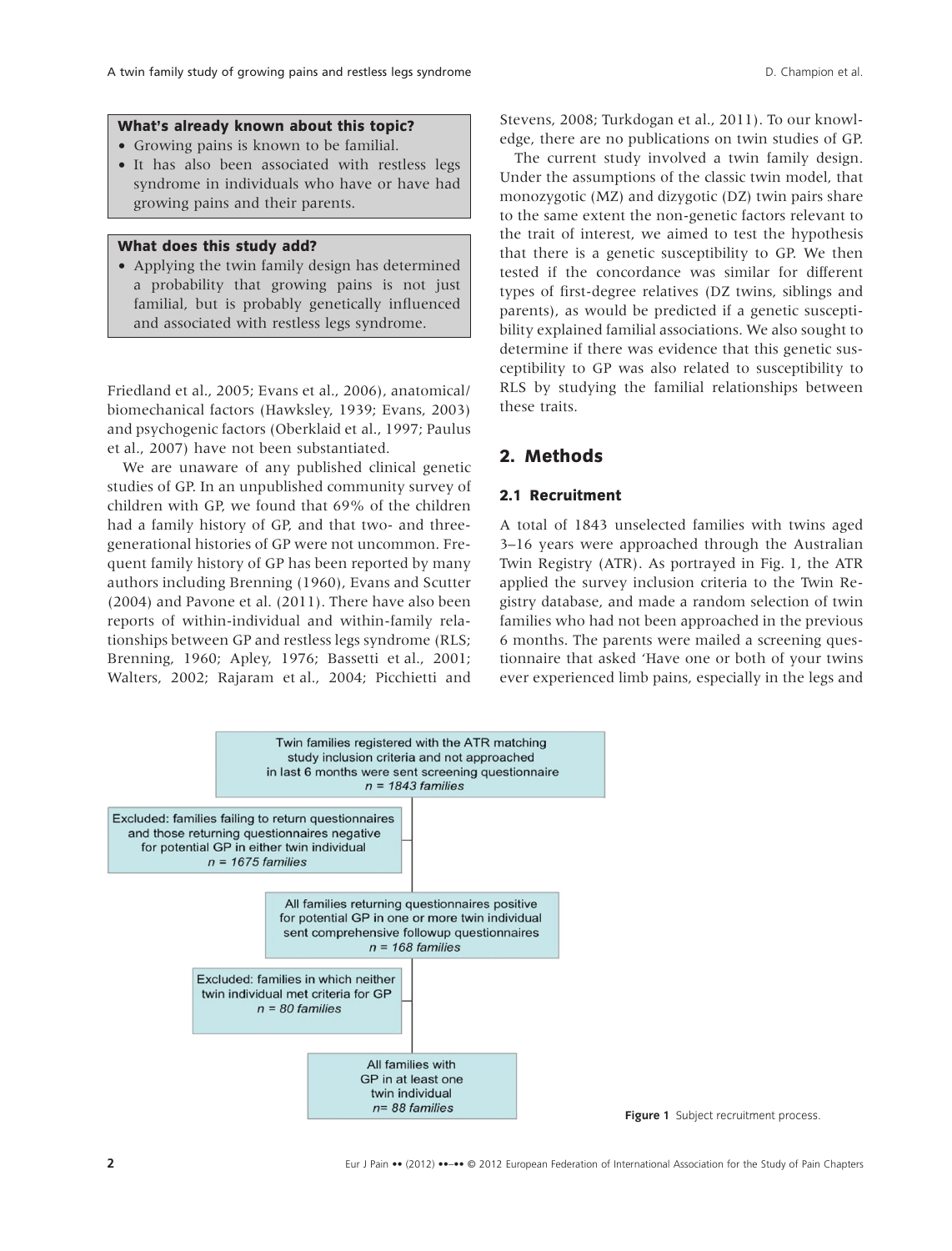**Table 1** Criteria applied for growing pains determination.

Essential growing pains criteria<sup>a</sup>

- 1. Pain in both legs
- 2. Pain started between the ages of 3 and 12 years
- 3. Pain typically occurred at the end of the day or during the night

4. There was no significant limitation of activity and no limping Excluding factors

- 1. A pattern of pain severity not consistent with a diagnosis of growing pains
- 2. Any indication of a definite orthopaedic disorder
- 3. Any abnormalities on specific testing (e.g., X-rays, bone scans)
- Additional descriptive features of growing pains<sup>b</sup>
	- 1. Pain persisted at least 3 months
	- 2. There were periods of days weeks or months without leg pains
	- 3. Pain was not a problem in the morning
	- 4. There was no associated lack of well-being

<sup>a</sup>lf at least three of four essential growing pains characteristics were present, in the absence of any excluding factors, the individual was classified as fulfilling criteria for growing pains.

b Additional features for determining ambiguous cases.

particularly at night which you or your doctor think might possibly be "growing pains"?' In total, 168 families replied 'yes' and agreed to complete a more comprehensive questionnaire to assess zygosity (see below), GP and RLS.

#### **2.2 Measures**

#### **2.2.1 Assessment of zygosity**

To assess the zygosity of the twin pairs, 12 questions were asked about the general similarity between the twins (Jackson et al., 2001). The classification of zygosity was performed according to the scoring guidelines suggested by Peeters et al. (1998). The reliability of the zygosity test was assessed using internal consistency reliability estimate (Cronbach's alpha).

### **2.2.2 Assessment of GP**

The determination of GP was based on the definition outlined by Peterson (1986) and applied in published studies, e.g., Evans (2008). In this study, four major inclusion criteria and three exclusion criteria were used to define GP (Table 1). Three additional features were included to assist in classification of ambiguous cases.

#### **2.2.3 Assessment of RLS**

Individuals with RLS were identified according to the essential criteria of the National Institutes of Health RLS diagnostic criteria for children and adults, as presented in Table 2 (Allen et al., 2003; Muhle et al., 2008). It was not practicable to incorporate the supportive criteria for RLS classification.

#### **2.3 Data presentation and analysis**

Data were analysed using IBM PASW Statistics software version 18 (IBM Corp., Armonk, NY). Means, ranges and standard deviations for selected descriptive variables were calculated (Table 3). Descriptive statistics were used to summarize the lifetime prevalence of GP and RLS in twin individuals and their participating family members (Table 4).  $\chi^2$  tests were applied to examine the association between comparison groups (e.g., zygosity and GP concordance, GP concordance and RLS status).

Table 2 Criteria for RLS in adults and children<sup>a</sup>.

|        | Essential diagnostic criteria for RLS in adults                                                                                                                                                                                                                                                        |   | Criteria for the diagnosis of definite RLS in children                                                                                                                                                                                                                                     |
|--------|--------------------------------------------------------------------------------------------------------------------------------------------------------------------------------------------------------------------------------------------------------------------------------------------------------|---|--------------------------------------------------------------------------------------------------------------------------------------------------------------------------------------------------------------------------------------------------------------------------------------------|
|        | An urge to move the legs, usually accompanied or caused by<br>uncomfortable and unpleasant sensations in the legs (sometimes<br>the urge to move is present without the uncomfortable<br>sensations and sometimes the arms or other body parts are<br>involved in addition to the legs)                |   | The child meets all four essential adult criteria for RLS and                                                                                                                                                                                                                              |
| 2<br>3 | The urge to move or unpleasant sensations begin or worsen during<br>periods of rest or inactivity such as lying or sitting<br>The urge to move or unpleasant sensations are partially or totally<br>relieved by movement, such as walking or stretching, at least as<br>long as the activity continues | 2 | The child relates a description in his or her own words that is<br>consistent with leg discomfort (the child may use terms such as<br>owies, tickle, spiders, boo-boos, want to run and a lot of energy<br>in my legs to describe symptoms. Age-appropriate descriptors<br>are encouraged. |
| 4      | The urge to move or unpleasant sensations are worse during the<br>evening or night than during the day or only occur in the evening<br>or night (when symptoms are very severe, the worsening at night<br>may not be noticeable but must have been previously present)                                 |   |                                                                                                                                                                                                                                                                                            |

Allen et al. (2003)

**a** Note: Supportive clinical features for definite RLS were not applied for the classification of RLS in either adults or children. RLS, restless legs syndrome.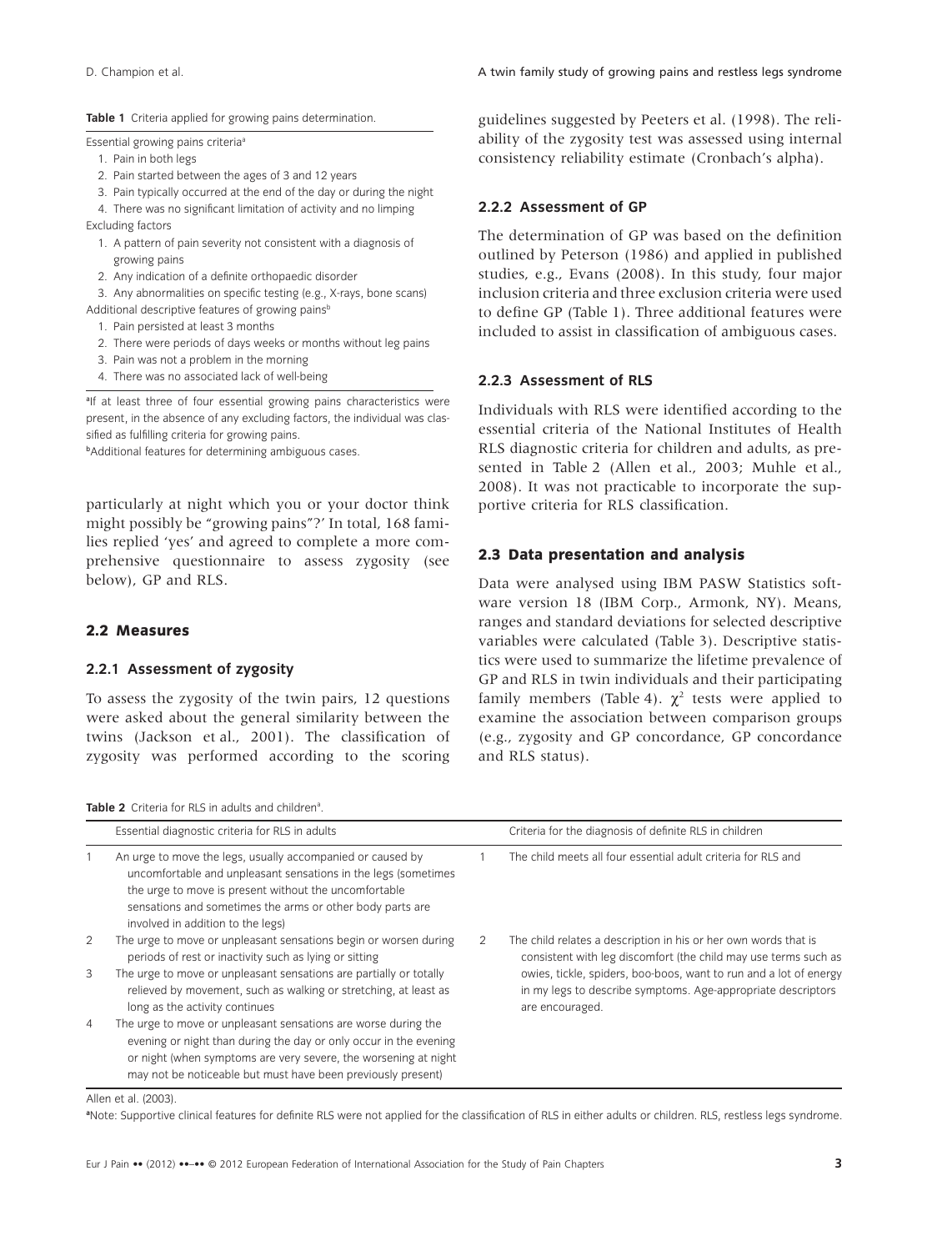|          |                    | Age           |                 | Sex                 |                       |  |
|----------|--------------------|---------------|-----------------|---------------------|-----------------------|--|
| Zygosity | No. twin pairs (%) | Range (years) | Mean $\pm$ (SD) | Male: No. pairs (%) | Female: No. pairs (%) |  |
| MZ       | 34 (39)            | $4 - 14$      | 8.4(3.0)        | 17(50)              | 17 (50)               |  |
| DZ       | 54 (61)            | $3 - 16$      | 8.4(3.7)        | 12(22)              | 20(37)                |  |
|          |                    |               |                 | Mixed: 22 (37)      |                       |  |
| Total    | 88                 | $3 - 16$      | 8.4(3.4)        | 29(33)              | 37(42)                |  |
|          |                    |               |                 | Mixed: 22 (25)      |                       |  |

**Table 3** Characteristics of participating twin pairs.

DZ, dizygotic; MZ, monozygotic, SD, standard deviation.

For assessment of the genetic hypothesis for GP, estimates of casewise concordance, the probability of being affected given co-twin affected, was calculated as

$$
Casewise C = 2A/(2A + B),
$$

with standard error  $(SE) = \{ [C(1 - C)/(2 - C^2)] \}$  $(2AC + B)$ <sup>1/2</sup>, where A = number of twin pairs concordant for the condition and  $B =$  number of discordant twin pairs (Witte et al., 1999).

The pedigree diagrams were generated using Pedigree-Draw: Genealogy Visualization for Macintosh software version 6 (Jurek Software, Cottage Grove, WI).

### **2.4 Ethics**

Ethics approval was obtained from the Human Research Ethics Committee at the South Eastern Sydney and Illawarra Area Health Service.

## **3. Results**

## **3.1 Sample**

The second phase questionnaires were returned by 101/168 families. There were 88 twin pairs (34 MZ and 54 DZ) in which at least one twin met our diagnostic criteria of GP. The age and sex distribution of the twins are presented in Table 3.

|  |  |  | Table 4 Twin pair concordance for growing pains (GP). |  |  |  |  |
|--|--|--|-------------------------------------------------------|--|--|--|--|
|--|--|--|-------------------------------------------------------|--|--|--|--|

|                                        | MZ         | DZ.        |
|----------------------------------------|------------|------------|
| No. pairs with GP in at least one twin | 34         | 54         |
| No. concordant pairs                   | 25         | 12         |
| No. discordant pairs                   | 9          | 42         |
| Pairwise concordance                   | 0.74       | 0.22       |
| Casewise concordance (SE)*             | 0.85(0.06) | 0.36(0.09) |
|                                        |            |            |

 $\star \chi^2$  = 20.48; *p* < 0.001.

DZ, dizygotic; MZ, monozygotic, SE, standard error.

# **3.2 Zygosity and characteristics of twins**

Internal reliability tests revealed that questions 6 and 7 of the zygosity questionnaire were uninformative as the twins could be distinguished by all of their parents and siblings. Therefore, these two items were excluded from the analysis. The internal consistency reliability estimate (Cronbach's alpha coefficient) for the total scale was 0.93 after exclusion of these two items.

Table 3 shows that there was no difference in the average age between MZ and DZ twins.

#### **3.3 Growing pains**

Table 4 shows the concordance analysis for GP. The casewise concordance estimates differed by zygosity (*p* < 0.001), being significantly higher for MZ than DZ twins. There was no difference between male and female twin life prevalence of GP and concordance rates. Excluding twins who met criteria for both GP and RLS, the casewise concordance for GP remained significantly higher in MZ twins than in DZ twins, 0.81 and 0.35, respectively  $(p < 0.01)$ .

For the family members of the twin pairs with GP (Table 5), there were no significant differences in the relatively high prevalence rates of GP in mothers, fathers and non-twin siblings, and these prevalence rates were not significantly different from the concordance rates of DZ twins ( $p = 0.2$ ). Furthermore, 70% of all twin pairs with GP had at least one parent with GP.

#### **3.4 Restless legs syndrome**

More twin individuals with GP (23%) also met the criteria for RLS than twin individuals without GP (8%,

| Table 5 Lifetime prevalence of GP and RLS in GP twin families. |  |
|----------------------------------------------------------------|--|
|----------------------------------------------------------------|--|

|            | Mothers       | <b>Fathers</b> | Siblings    |
|------------|---------------|----------------|-------------|
| GP         | 45/88 (51.5%) | 32/77 (42%)    | 36/72 (50%) |
| <b>RLS</b> | 35/87 (40%)   | 19/78 (24%)    | 13/72 (18%) |

GP, growing pains; RLS, restless legs syndrome.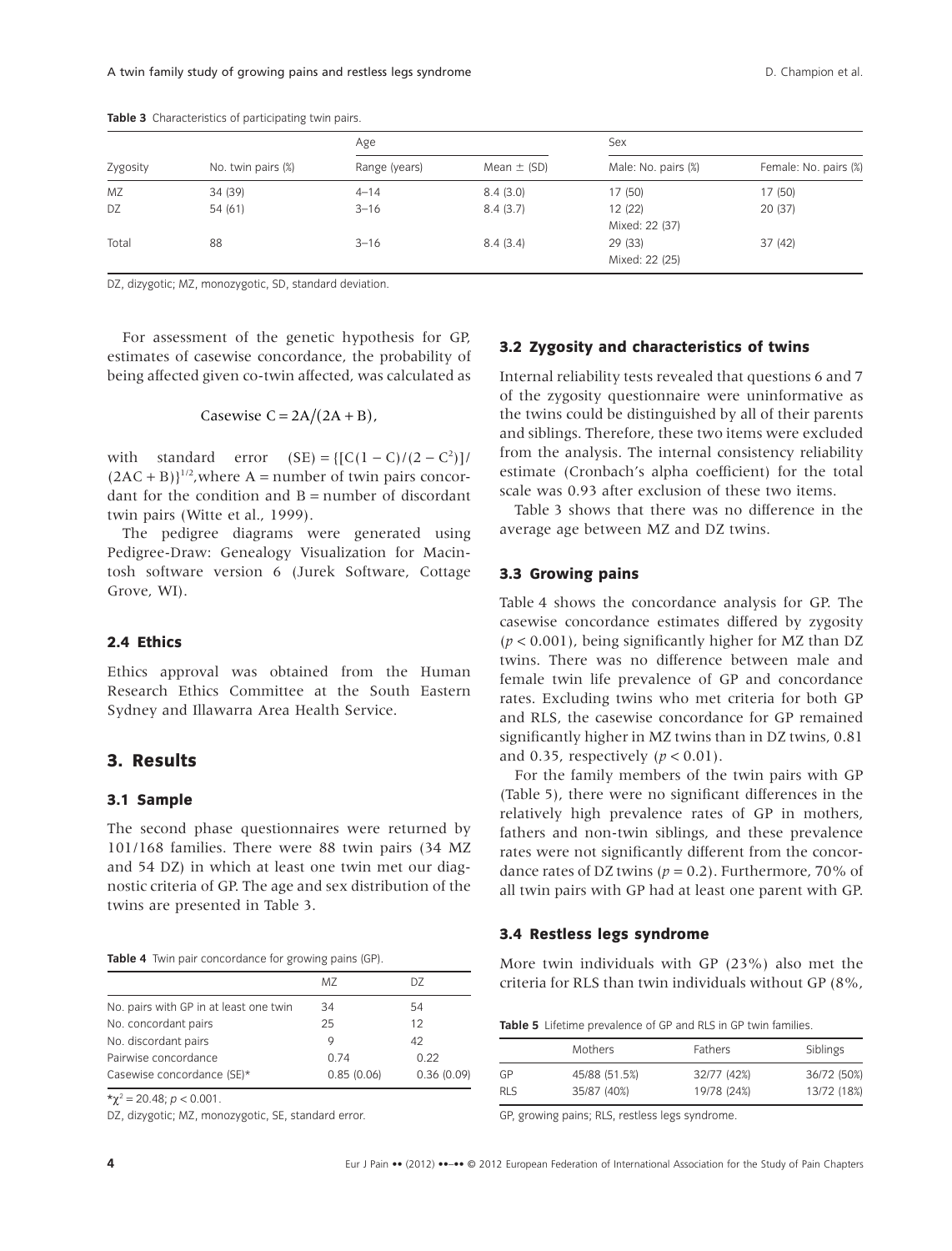

**Figure 2** Illustrative pedigree diagrams of eight families.

 $p = 0.03$ ). Seventeen of the 95 female twin individuals with GP (18%) also met criteria for RLS, which was not different from the 16 of 80 (20%) male twin individuals with GP who met criteria for RLS as well  $(p = 0.9)$ . Significantly more GP-concordant twins also met the criteria for RLS (18%) than GP-discordant twins (2%,  $p = 0.01$ ). Table 5 shows the number and percent of mothers, fathers and siblings with RLS in twin families with at least one twin having GP.

#### **3.5 Pedigrees**

Fig. 2 illustrates 8 of 88 pedigree diagrams selected to illustrate multi-case families of GP and withinindividual and within-family relationships with RLS. Family D and E are notable for both mothers having RLS and a history of GP while one of the MZ twin pair had only GP and the co-twin had only RLS. In family F, the DZ twin daughters both had GP but neither of the parents have had RLS or history of GP, more consistent with multifactorial than with autosomal dominant genetic susceptibility.

## **4. Discussion and conclusions**

Our primary objective was to determine whether growing pains is genetically influenced. To test this

question, a twin family design was applied to children aged 3–16 years and their families. Although the peak age for GP is 4–6 years (Evans and Scutter, 2004), the condition may extend to later childhood (Uziel et al., 2010). Therefore, we were interested in lifetime prevalence of GP in twins up to 16 years, by which time, some children with GP have been shown to meet sleep study criteria for RLS (Picchietti and Stevens, 2008). The casewise concordance for lifetime history of GP of 0.85 for MZ twins compared to 0.36 for DZ twins ( $p < 0.001$ ) supported the hypothesis of genetic susceptibility for this primary pain disorder. The prevalence of GP in relatives of twins with at least one member having GP (51.5% of mothers, 41.6% of fathers and 50% of siblings) also supported this hypothesis.

The significant difference between MZ and DZ case concordance for GP was retained after exclusion of twins who also fulfilled RLS criteria. This supported the case that GP is genetically influenced, by removing the potentially confounding of cases who, it might be argued, actually had RLS.

The secondary objective was to apply this twin family design to examine individual and familial relationships between GP and RLS. Lifetime prevalence of RLS was found in 19% of twin individuals with GP and in 40% of the mothers, 24% of fathers and 18%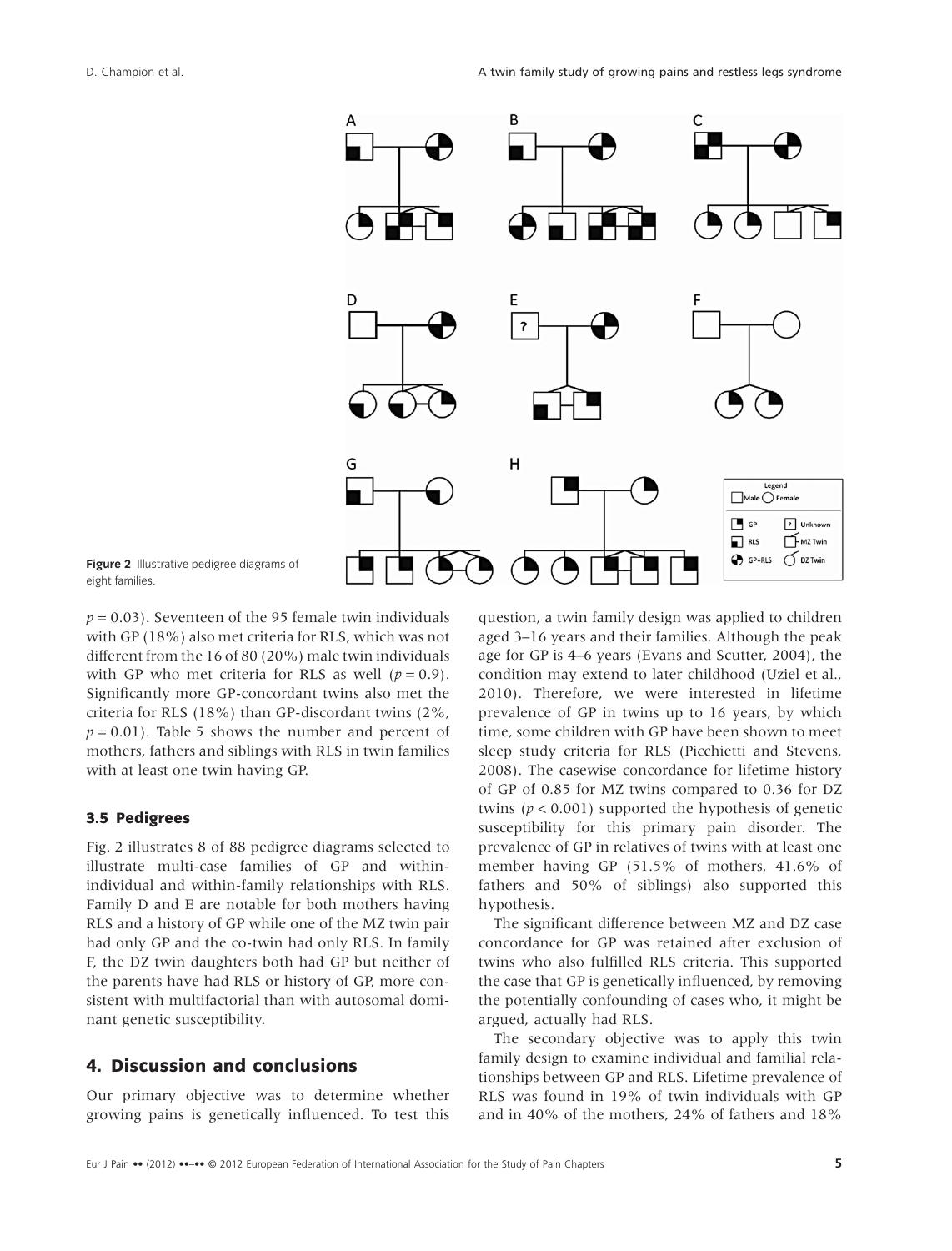of siblings of twin pairs where at least one twin had GP. Published community prevalence rates for adult RLS are 7.2–11.5% (Ghorayeb and Tison, 2010) and 2% in children and adolescents (Picchietti et al., 2007). The familial associations between RLS and GP may be due to phenotypic similarity as a consequence of shared genetic influence or to the lack of discriminatory ability of the consensus-derived, criterionbased diagnostic questionnaires.

The pedigrees showed that multi-case occurrence of GP and/or RLS was common. Only eight families had a single twin with GP and no GP or RLS in the family. We have selected eight multi-case families in Fig. 2 to illustrate close relationships between the two conditions including an example of twins with GP and parents with neither GP nor RLS, a point inconsistent with autosomal dominance of GP. The two families in which one MZ twin had GP and the other RLS underlined the close relationship between the two conditions or current inability to discriminate between them using standard questionnaires. Evidence for a relationship between childhood GP and later life RLS in individuals includes publications by Picchietti and Stevens (2008) and Balendran et al. (2011).

The results of this study have validated the pioneering observations of Brenning (1960) about relationships between GP in childhood and GP and RLS in parents. This publication could not be obtained in full until after our data were analysed. In surveys of pre-school and primary school children, features of GP had occurred in 13.6% of children aged 6–7 years and 19.8% of those aged 10–11 years, having mostly commenced by 6 years. Children with GP had one or both parents with a history of childhood GP in 51.0% compared to 12.5% for parents of children without GP. Children with GP had parents with 'molimina crurum nocturna' (a term applied to or extensively overlapping RLS) in one or both parents in 47.0% compared to 19.7% for parents of children without GP. Symptoms in the legs at night were more varied in the older children and included restlessness, tingling and cramps.

The differences between Brenning's and the present study relate mostly to methods, particularly our twin family design and the application of current questionnaires. Brenning hypothesized, as we do, that GP and RLS emanated from the central nervous system and that the connection between them was best understood 'by assuming hereditary factors as being of primary importance.'

There are limitations in this study. The criteria for GP, although widely applied in clinical practice and in research, lack extensive reliability and validity testing.

Reliance on the four essential criteria for RLS, without the opportunity for individual clinical assessment, has resulted in apparent relative sensitivity of responses, without specificity determination. Furthermore, we could not account for potential parental biases in completing the questionnaires for the younger children. There is a need for improved phenotypic definition of GP in particular, and the GP and RLS questionnaires probably lack high discriminant validity. The similarities between GP and RLS are such that the diagnosis could be mistaken (Walters, 2002; Rajaram et al., 2004). The features common to both GP and RLS include pain or discomfort principally in the lower limbs at rest late in the day, no somatic pathology identified and typically normal daytime lower limb function. The major difference is the compelling urge to move the limbs and rise from bed in RLS.

Either GP or RLS are unrelated and the differentiation was inadequately specific or they are genetically related. The hypothesis that there are shared genetic determinants is supported by three particular points. There was a significantly greater association of GP-concordant twin individuals with RLS than GP-discordant twin individuals with RLS, implying greater genetic influence and association in concordant GP cases. The twin family association results for RLS were 40% for mothers, 24% for fathers and 18% for siblings (RLS typically begins in adulthood more frequently than in childhood). The pedigree diagrams, as exemplified by the selection presented, were also consistent with genetic influence on the relationship. In order to improve the evaluation of genetic aetiology of GP and of the association with RLS, we are currently conducting a twin family case–control study.

While there is a need for improved phenotypic definition of GP in particular, and the GP and RLS questionnaires probably lack sufficient discriminant validity, the data suggest that there could be shared genetic determinants between the two conditions. Perhaps a subgroup of children with GP is on the phenotypic spectrum of RLS and that the compelling urge to move the legs is not typical of younger children.

Assuming the clinical similarities and apparent genetic associations between GP and RLS, cautious inferences can be made. RLS has been considered a primary neurobiological condition (Paulus et al., 2007), perhaps generated by interacting central and peripheral abnormal inputs (Gemignani, 2010). GP might involve primary neurobiological vulnerability to pain, interacting with peripheral inputs such as from repetitive use of the legs. It is noteworthy that GP is associated with other functional pain syndromes as currently defined (Mayer and Bushnell, 2009), includ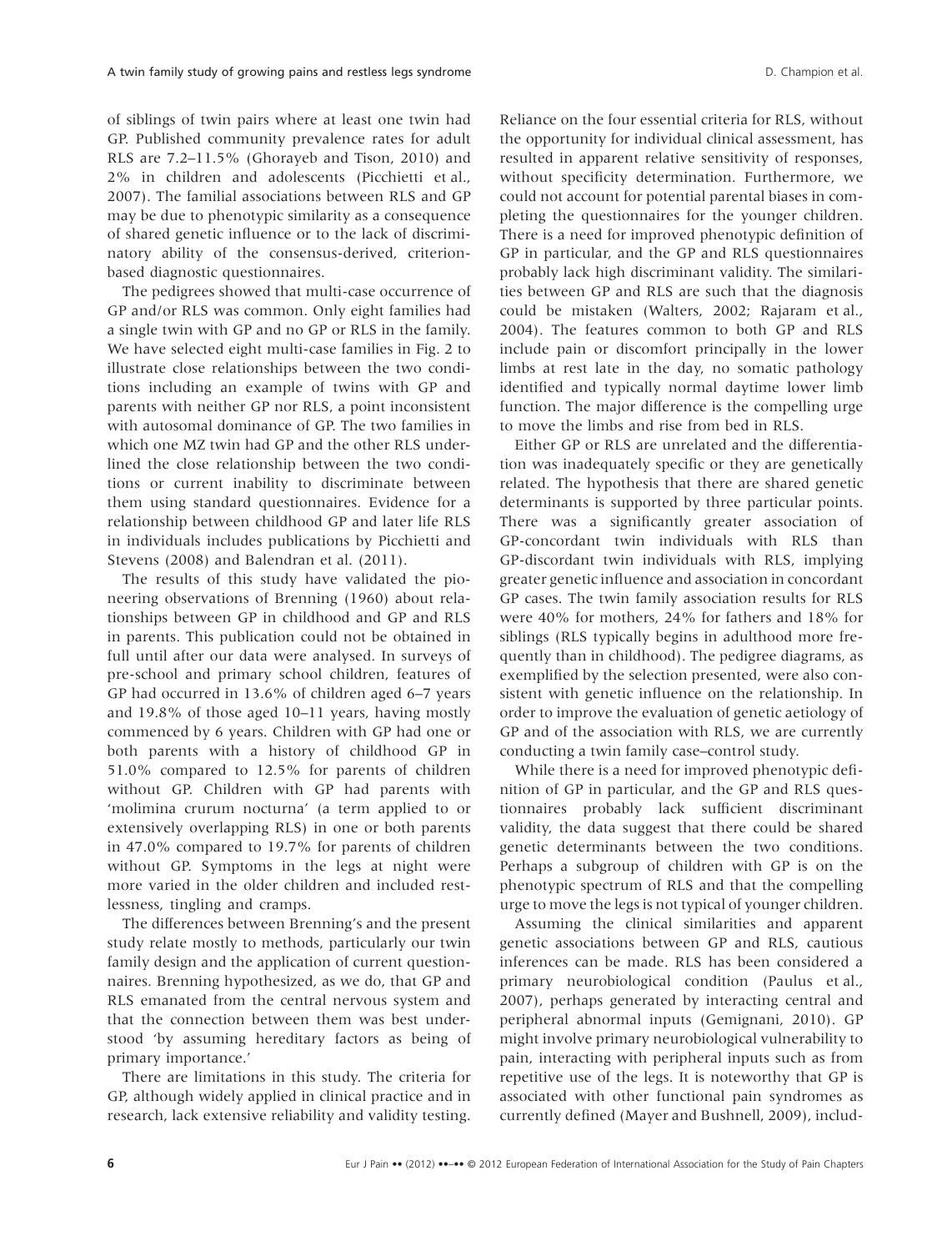ing headaches and recurrent abdominal pain (Oster, 1972; Perquin et al., 2000; Rask et al., 2000; Roth-Isigkeit et al., 2004) and primary neurobiological vulnerability has been hypothesized for such multiple pain syndromes (von Baeyer and Champion, 2011).

In conclusion, this first twin study of GP has shown that the familial occurrence probably involves genetic aetiology and that this common functional pain syndrome of childhood might share genetic determinants with RLS.

#### Acknowledgements

We acknowledge, with appreciation, the extremely helpful role of the Australian Twin Registry, and also the helpful contributions from Professor Carl von Baeyer and Dr Rani Sachdev.

#### Author contributions

David Champion helped design and conduct the study, analyse the data, and write the manuscript; Shanthi Pathirana helped design the study and has been involved in the process through until the review of manuscript; Carla Flynn's and Amelia Taylor's major role was in the data entry and analysis, and also reviewed the manuscript; John L. Hopper was integral to the design of the study, approval to involve the Australian Twin Registry, advised on analysis and reviewed the manuscript; Samuel F. Berkovic was integral in the design, influential concerning genetic aspects of neurobiological disorders, contributed to methods of analysis and reviewed the manuscript; Tiina Jaaniste and Wen Qiu supervised and worked with the medical students in most aspects of the study, including data entry and analysis. Please note that all co-authors have discussed the results and commented on the manuscript.

#### References

Allen, R.P., Picchietti, D., Hening, W.A., Trenkwalder, C., Walters, A.S., Montplaisi, J. (2003). Restless legs syndrome: Diagnostic criteria, special considerations, and epidemiology. A report from the restless legs syndrome diagnosis and epidemiology workshop at the National Institutes of Health. *Sleep Med* 4, 101–119.

Apley, J. (1976). Pain in childhood. *J Psychosom Res* 20, 383–389.

- Balendran, J., Champion, D., Jaaniste, T., Welsh, A. (2011). A common sleep disorder in pregnancy: Restless legs syndrome and its predictors. *Aust N Z J Obstet Gynaecol* 51, 262–264.
- Bassetti, C.L., Mauerhofer, D., Gugger, M., Mathis, J., Hess, C.W. (2001). Restless legs syndrome: A clinical study of 55 patients. *Eur Neurol* 45, 67–74.
- Baxter, M.P., Dulberg, C. (1988). Growing pains in childhood a proposal for treatment. *J Pediatr Orthop* 8, 402–406.
- Brenning, R. (1960). Growing pains. *Acta Soc Med Upsalien* 65, 185–201.
- Evans, A.M. (2003). Relationship between 'growing pains' and foot posture in children: Single-case experimental designs in clinical practice. *J Am Podiatr Med Assoc* 93, 111–117.
- Evans, A.M. (2008). Growing pains: Contemporary knowledge and recommended practice. *J Foot Ankle Res* 1, 4.
- Evans, A.M., Scutter, S.D. (2004). Prevalence of growing pains in young children. *J Pediatr* 145, 255–258.
- Evans, A.M., Scutter, S.D., Lang, L.M.G., Dansie, B.R. (2006). Growing pains in young children: A study of the profile, experiences and quality of life issues of four to six year old children with recurrent leg pain. *Foot* 16, 120–124.
- Friedland, O., Hashkes, P.J., Jaber, L., Cohen, H.A., Eliakim, A., Wolach, B., Uziel, Y. (2005). Decreased bone speed of sound in children with growing pains measured by quantitative ultrasound. *J Rheumatol* 32, 1354–1357.
- Gemignani, F. (2010). Can restless legs syndrome be generated by interacting central and peripheral abnormal inputs? *Sleep Med* 11, 503–504.
- Ghorayeb, I., Tison, F. (2010). Restless legs syndrome epidemiology. *Presse Med* 39, 564–570.
- Hawksley, J.C. (1939). The nature of growing pains and their relation to rheumatism in children and adolescents. *Br Med J* 1, 155–157.
- Jackson, R.W., Snieder, H., Davis, H., Treiber, F.A. (2001). Determination of twin zygosity: A comparison of DNA with various questionnaire indices. *Twin Res* 4, 12–18.
- Mayer, E., Bushnell, M. (2009). Functional pain disorders: Time for a paradigm shift? In *Functional Pain Syndromes: Presentation and Pathophysiology*, E. Mayer, M. Bushnell, eds. (Seattle: IASP Press) pp. 531–565.
- Muhle, H., Neumann, A., Lohmann-Hedrich, K., Lohnau, T., Lu, Y., Winkler, S., Waltz, S., Fischenbeck, A., Kramer, P.L., Klein, C., Stephani, U. (2008). Childhood-onset restless legs syndrome: Clinical and genetic features of 22 families. *Mov Disord* 23, 1113–1121.
- Naish, J.M., Apley, J. (1951). Growing pains: A clinical study of non-arthritic limb pains in children. *Arch Dis Child* 26, 134– 140.
- Oberklaid, F., Amos, D., Liu, C., Jarman, F., Sanson, A., Prior, M. (1997). Growing pains: Clinical and behavioral correlates in a community sample. *J Dev Behav Pediatr* 18, 102–106.
- Oster, J. (1972). Recurrent abdominal pain, headache and limb pain in children and adolescents. *Pediatrics* 50, 429–436.
- Paulus, W., Dowling, P., Rijsman, R., Stiasny-Kolster, K., Trenkwalder, C., de Weerd, A. (2007). Pathophysiological concepts of restless legs syndrome. *Mov Disord* 22, 1451– 1456.
- Pavone, H., Lionetti, E., Gargano, V., Evola, F.R., Costarella, L., Sessa, G. (2011). Growing pains: A study of 30 cases and a review of the literature. *J Pediatr Orthop* 31, 606–609.
- Peeters, H., Van Gestel, S., Vlietinck, R., Derom, C., Derom, R. (1998). Validation of a telephone zygosity questionnaire in twins of known zygosity. *Behav Genet* 28, 159–163.
- Perquin, C.W., Hazebroek-Kampschreur, A.A., Hunfeld, J.A.M., Bohnen, A.M., van Suijlekom-Smit, L.W.A., Passchier, J., van der Wouden, J.C. (2000). Pain in children and adolescents: A common experience. *Pain* 87, 51–58.
- Peterson, H. (1986). Growing pains. *Pediatr Clin North Am* 33, 1365–1372.
- Picchietti, D., Allen, R.P., Walters, A.S., Davidson, J.E., Myers, A., Ferini-Strambi, L. (2007). Restless legs syndrome: Prevalence and impact in children and adolescents – the Peds REST study. *Pediatrics* 120, 253–266.